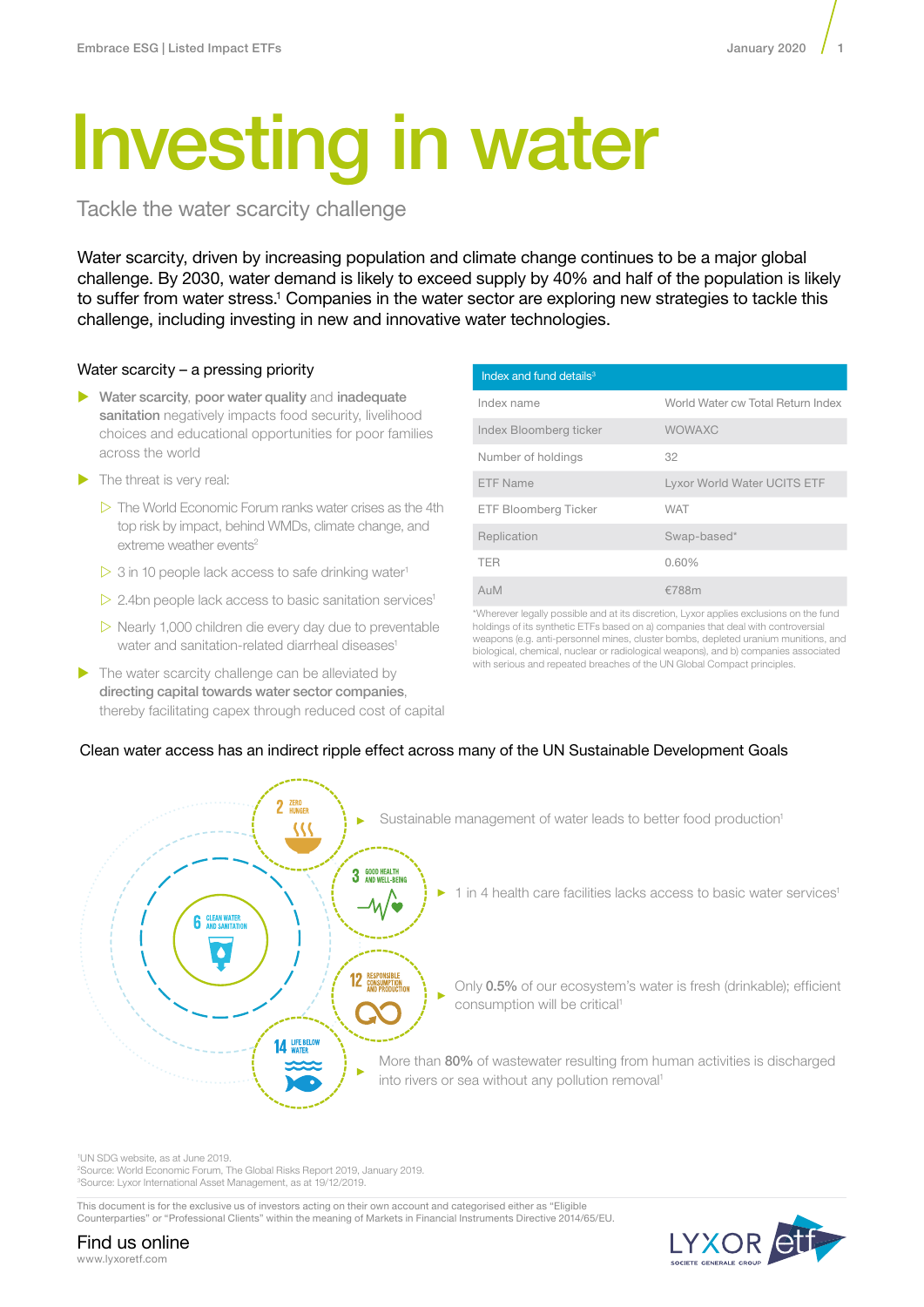# Why we partnered with RobecoSAM's ESG research team

- ▶ As a pioneer of sustainability investing, RobecoSAM benefits from unique, long-term experience
- ▶ Based on a quantitative stock selection model designed by RobecoSAM, Societe Generale's World Water cw Total Return index tracks the world's 30 largest companies operating in the water infrastructure, utilities or treatment sectors
	- $\triangleright$  Each company must derive 40% to 100% of its revenue from water related activities

## How our chosen World Water index works



\*Based on free-float adjusted market capitalisation Source: Lyxor International Asset Management, Dec 2019.

## About the water sector clusters4



Water utilities

Exclusive focus on water supplies and wastewater services to residential, commercial and industrial sectors (e.g. Veolia)



Water infrastructure

Engineering & construction, building materials & fixtures for residential, commercial and industrial markets, water meters (e.g. A.O. Smith)



Water treatment

Treatment systems and purification processes, treatment chemicals, irrigation and water efficiency systems, valves & pumps (e.g. Pentair)

4 Examples of companies were constituents of the World Water index as of 19/12/2019.

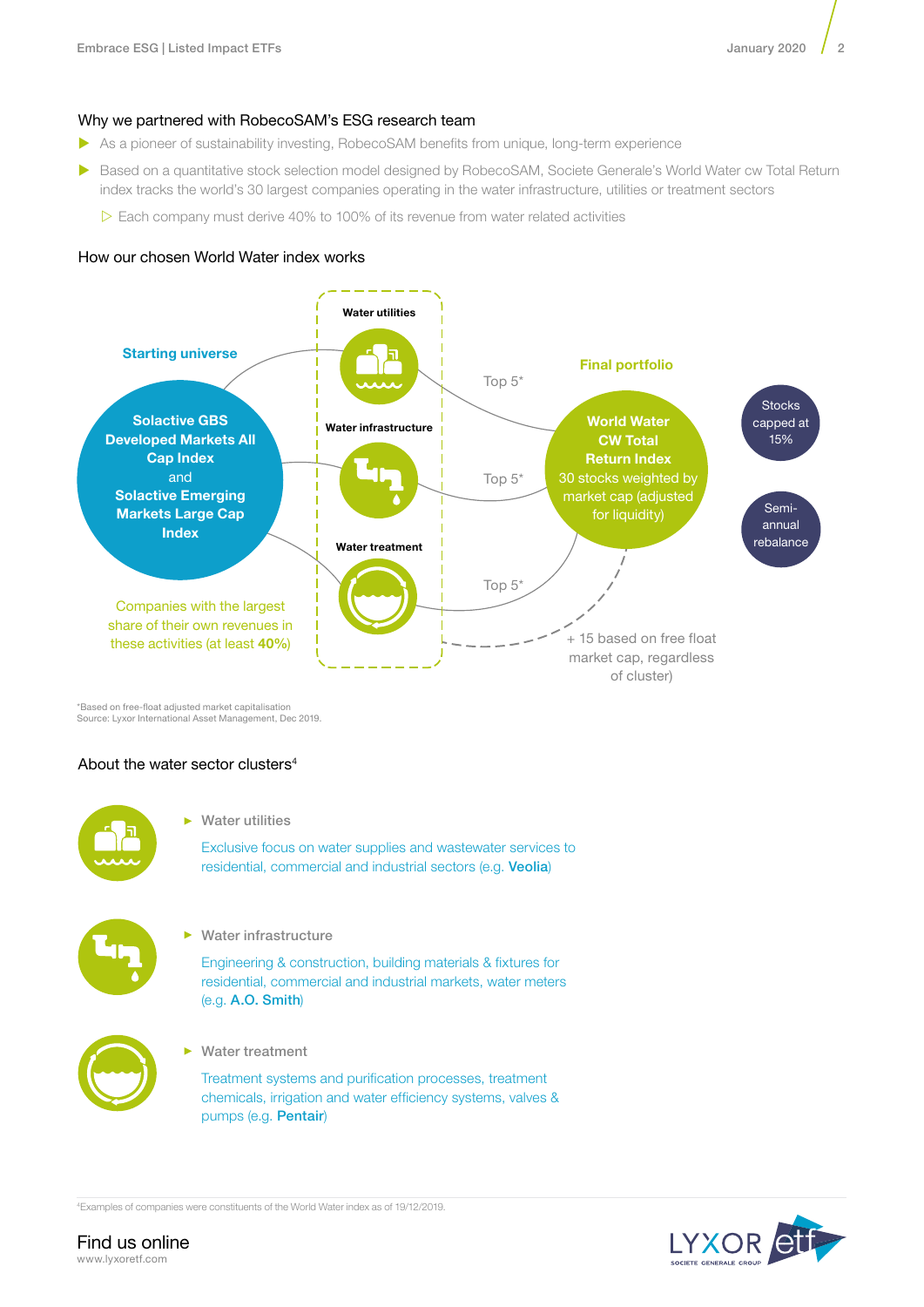# Index snapshot

World Water cw Total Return index - Top 10 holdings<sup>5</sup>

| Company name                           | Currency   | Weight (%) |
|----------------------------------------|------------|------------|
| AMERICAN WATER WORKS CO<br>INC.        | <b>USD</b> | 11.2%      |
| <b>GEBERIT AG-REG</b>                  | CHF        | 9.8%       |
| Ferguson PLC                           | GBP        | 8.6%       |
| <b>XYLEM INC</b>                       | <b>USD</b> | 6.6%       |
| MASCO CORP                             | <b>USD</b> | 6.0%       |
| <b>VEOLIA ENVIRONNEMENT</b>            | <b>EUR</b> | 5.6%       |
| AQUA AMERICA INC                       | <b>USD</b> | 4.8%       |
| SPIRAX-SARCO ENGINEERING<br><b>PLC</b> | <b>GBP</b> | 4.2%       |
| United Utilities Group PLC             | <b>GBP</b> | 3.8%       |
| SMITH (A.O.) CORP                      | <b>USD</b> | 3.8%       |
| Total                                  |            | 64.3%      |

Breakdown by country and sectors<sup>5</sup>





# Did you know?

Veolia Water partnered with the Indian government to provide drinking water service operation and maintenance for 25 years in Nagpur City.

5Source: Lyxor International Asset Management, as at 05/12/2019